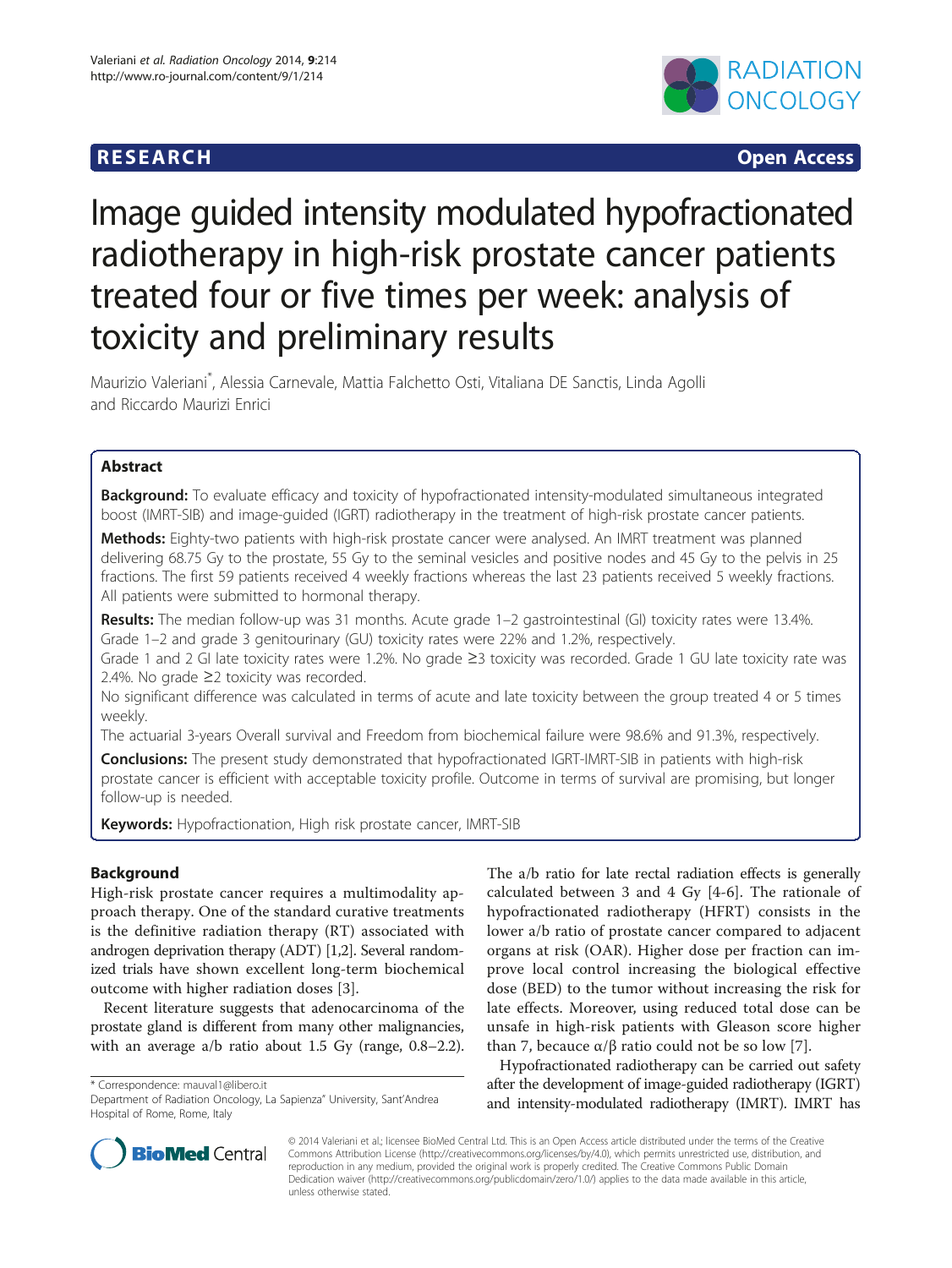been widely accepted as an efficient technique for dose escalation in localized prostate cancer, and better conformed radiotherapy to pelvic lymph nodes for higher-risk prostate cancer. Although, the pelvic lymph node irradiation is still controversial, randomized data have supported its use [[8\]](#page-5-0). In addition, most of the randomized trials have shown that pelvic irradiation combined long-term ADT had a survival benefit [\[1,2](#page-5-0)].

In 2009, according to these postulations, we started a prospective study at our institution using a hypofractionated schedule with SIB-IMRT-IGRT technique including patients with high-risk prostate cancer. The primary end-point was to evaluate late toxicity and preliminary results.

# **Methods**

# Patients' characteristics

Between November 2009 and September 2013, 105 patients with biopsy proven, high-risk prostate cancer were treated with hypofractionated radiation therapy with SIB-IMRT-IGRT. Under a S. Andrea Hospital IRBapproved protocol the data were prospectively collected and retrospectively analyzed to evaluate the efficacy and the tolerance. Written inform consent was obtained by all patients.

A minimum follow up time of 12 months was required as inclusion criteria. For this reason, 82 patients were selected for the statistical analysis in the present study. Median age at diagnosis was 74 years (range 58–88 years). All patients presented cT3/4 N0/N1 M0 clinical stage and/or a Gleason score of  $\geq 8$  and/or a pre-treatment prostate-specific antigen (PSA) serum level ≥ 20 ng/ml.

Pre-treatment evaluation included: a complete physical examination, PSA level, complete blood counts and standard biochemistry tests, bone scan, total body computed tomography (CT) with contrast medium and prostate magnetic resonance image (MRI) with diffusion and perfusion sequences. Three patients (3,7%) presenting with clinical positive node (external iliac station) were submitted to PET scan with choline to confirm nodal involvement.

Median of PSA value at diagnosis was 9.87 ng/ml (range 3–89.7 ng/ml). Patient characteristics are summarized in Table 1. Written informed consent was provided by all patients.

# **Treatment**

All patients underwent CT planning (2.5 mm slice thickness) in the supine position with feet rests for the implementation of treatment planning. The preparation for CT scan comprises the administration to a mini enema for rectal emptying and then patients were invited to next urination. Also, they were requested to drink 500 ml of water half an hour before the start of

# Table 1 Patients' characteristics

| <b>Characteristics</b>   | <b>Total</b>   |      |
|--------------------------|----------------|------|
|                          | $(n = 82)$     |      |
|                          | n.             | %    |
| Age                      |                |      |
| $<$ 70                   | 19             | 23,2 |
| $\geq 70$                | 63             | 76,8 |
| PSA at diagnosis (ng/mL) |                |      |
| $0.1 - 10$               | 42             | 51,2 |
| $10.1 - 19.9$            | 19             | 23,2 |
| $\geq 20$                | 21             | 25,6 |
| Gleason score            |                |      |
| $\langle 7$              | 21             | 25,6 |
| $\overline{7}$           | 26             | 31,7 |
| >7                       | 35             | 42,7 |
| <b>Clinical stage</b>    |                |      |
| T <sub>1</sub> c         | $\overline{2}$ | 2,4  |
| T <sub>2a</sub>          | 5              | 6,1  |
| T <sub>2</sub> b         | 14             | 17,1 |
| T <sub>2c</sub>          | 5              | 6,1  |
| ТЗа                      | 22             | 26,8 |
| T <sub>3</sub> b         | 29             | 35,4 |
| <b>T4</b>                | $\overline{2}$ | 2,4  |
| <b>T3bN1</b>             | 3              | 3,7  |

the procedure to fulfil the bladder. Planning CT was fused with MRI images (diffusion ADC map, perfusion series and axial high resolution T2-w) using point-to-point matching to help clinical target volume (CTV) delineation.

Wide description of the treatment patterns was previously reported [\[9](#page-5-0)].

Eclipse inverse planning system (Varian) was used to calculate IMRT plans with simultaneous integrated boost. The PTV1 (prostate) was planned to receive 68.75 Gy (2.75 Gy per fraction). The PTV2 (seminal vesicles) and the PTV4 (positive nodes) were planned to receive 55 Gy (2.2 Gy per fraction) and the PTV3 (pelvis) was planned to receive 45 Gy (1.8 Gy per fraction) in 25 fractions. For patients with cT3b, the PTV2 received the same dose as the PTV1. The first 59 patients (72%) received 4 weekly fractions, with overall treatment time of 43 days. The last 23 patients (28%) received 5 weekly fractions, with overall treatment time of 33 days.

Prior to each treatment, patients underwent a Kilovoltage cone-beam CT that was compared with the planning CT to verify the correct position. The patients' position was adjusted with an initial automatic bone alignment, followed by a soft tissue alignment using the prostate-rectum interface.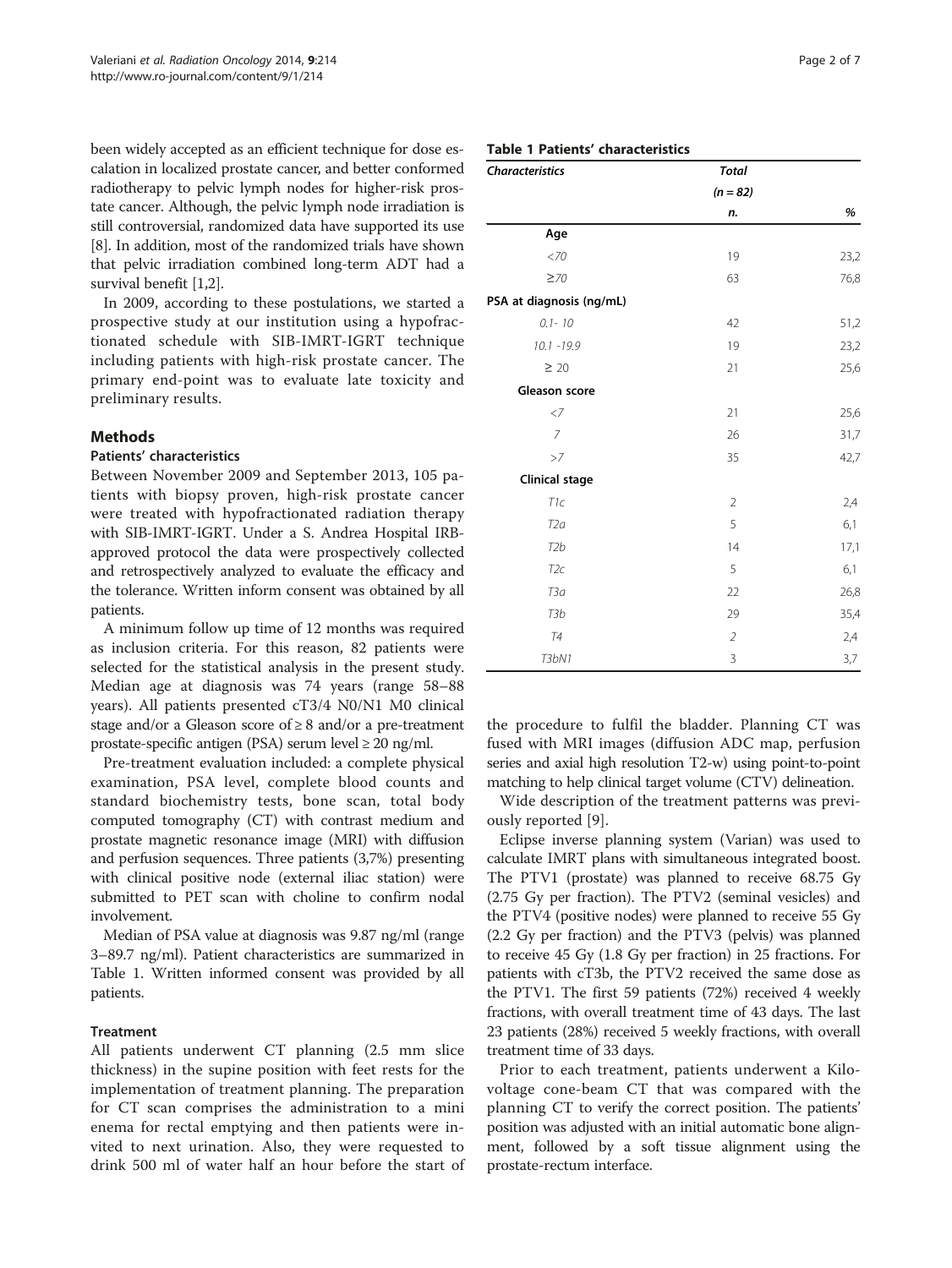The organ at risk (OAR) dose volume constraints were as follows: for the rectum V52Gy < 35% and V61Gy < 25%; for the bladder V45Gy < 50%; for the femoral head V50Gy < 10%; for peritoneal cavity V54Gy < 5%.

The Normalized Total Dose (NTD) was 82,5 Gy assuming an  $\alpha/\beta$  of 1,5 for the tumour with an iso-effective late complication total dose of 78 Gy delivered in 39 fractions considering an α/β of 3 for rectal late adverse effects.

All patients were submitted to neoadjuvant (starting 3 months before radiation therapy), concomitant and subsequent adjuvant ADT for other 2–3 years using a luteinizing hormone-releasing hormone (LHRH) analogous plus anti-androgen (bicalutamide 50 mg).

From the start of radiation therapy, all patients were advised to follow a low-fibre and low-fat diet and to assume a cranberry based integrator and lactic ferment once daily.

#### Follow up

Acute toxicities were recorded using the RTOG/EORTC scale [\[10](#page-5-0)] weekly during treatment, at 1 month, at 3 months after treatment completion. All patients underwent weekly clinical evaluation and routine blood examinations during RT. Follow-up was performed every three months for the first two years and every six months up to five years and annually afterwards. Performance status, treatment-related adverse effects, blood count, liver and renal function tests, PSA were assessed at follow-up.

#### Statistical analysis

The biochemical failure was defined as the PSA nadir +2 ng/mL according to Phoenix criteria [[11](#page-5-0)]. Overall survival (OS) and disease free survival (DFS) were calculated using the Kaplan–Meier method. The chisquare test was performed to compare 4 times weekly and 5 times weekly treatment-related toxicities between these two groups. Statistical analyses were performed using SPSS statistical software package version 13.0 (SPSS, Inc., Chicago, IL). A p value lower than 0.05 was considered as statistically significant.

#### Results

The overall median follow-up was 31 months (range 12–58 months). The median follow-up for patients treated 4 times weekly was 40 months (range 13–58 months), whereas for patients treated 5 times weekly was 23,5 months (range 12–31 months).

The median PSA value before radiotherapy was 0,64 ng/ml (range 0.01-12,7 ng/ml), at the first follow-up was 0.08 ng/ml (range 0–4,95 ng/ml) and at the last follow-up was  $0.06$  ng/ml (range  $0-2.9$  ng/ml).

The actuarial 3-years overall survival (OS) was 98,6%. There was one death at the time of the statistical analysis. The patient died after 13 months from RT completion for

cardio-pulmonary disorder and he also presented lumbaraortic nodal disease progression. The actuarial 3-years freedom from biochemical failure (FFBF) was 91,3% (Figure 1). Three patients developed biochemical failure due to systemic progression: 2 patients had bone metastasis and 1 patient had lumbar-aortic nodes metastasis. None of those patients presented loco-regional relapse.

## Acute toxicities

Toxicities occurred as follows during treatment: grade 1 and grade 2 gastrointestinal (GI) toxicity in 5/82 (6.1%) and 6/82 patients (7.3%), respectively; grade 1, 2 and 3 genitourinary (GU) toxicity in15/83 (18.3%), 3/82 (3.7%) and 1/82 patients (1.2%), respectively.

At one month after treatment completion we observed grade 1 and 2 GI toxicities in 4/82 (4.9%) and in 1/82 patients (1.2%), respectively. Grade 1 and 2 GU toxicities were experienced by12/82 (14.6%) and 2/82 (2.4%) patients, respectively.

At 3 months after radiation treatment grade 1 GI toxicity was observed in 4/82 patients (4.9%). Grade 1 GU toxicity was observed in 8/82 patients (9,8%). No grade  $\geq 2$  GU and GI toxicities were recorded.

No statistically significant difference was calculated between the two groups treated 4 and 5 times weekly, respectively during the treatment, at 1 and 3 from the end of therapy. Data are summarized in Table [2.](#page-3-0)

#### Late toxicities

At 6 months from the end of therapy, 2 patients (2.4%) presented grade 1 GI toxicity and 6 patients (7.3%) presented grade 1 GU toxicity. No grade  $\geq 2$  toxicities were recorded.

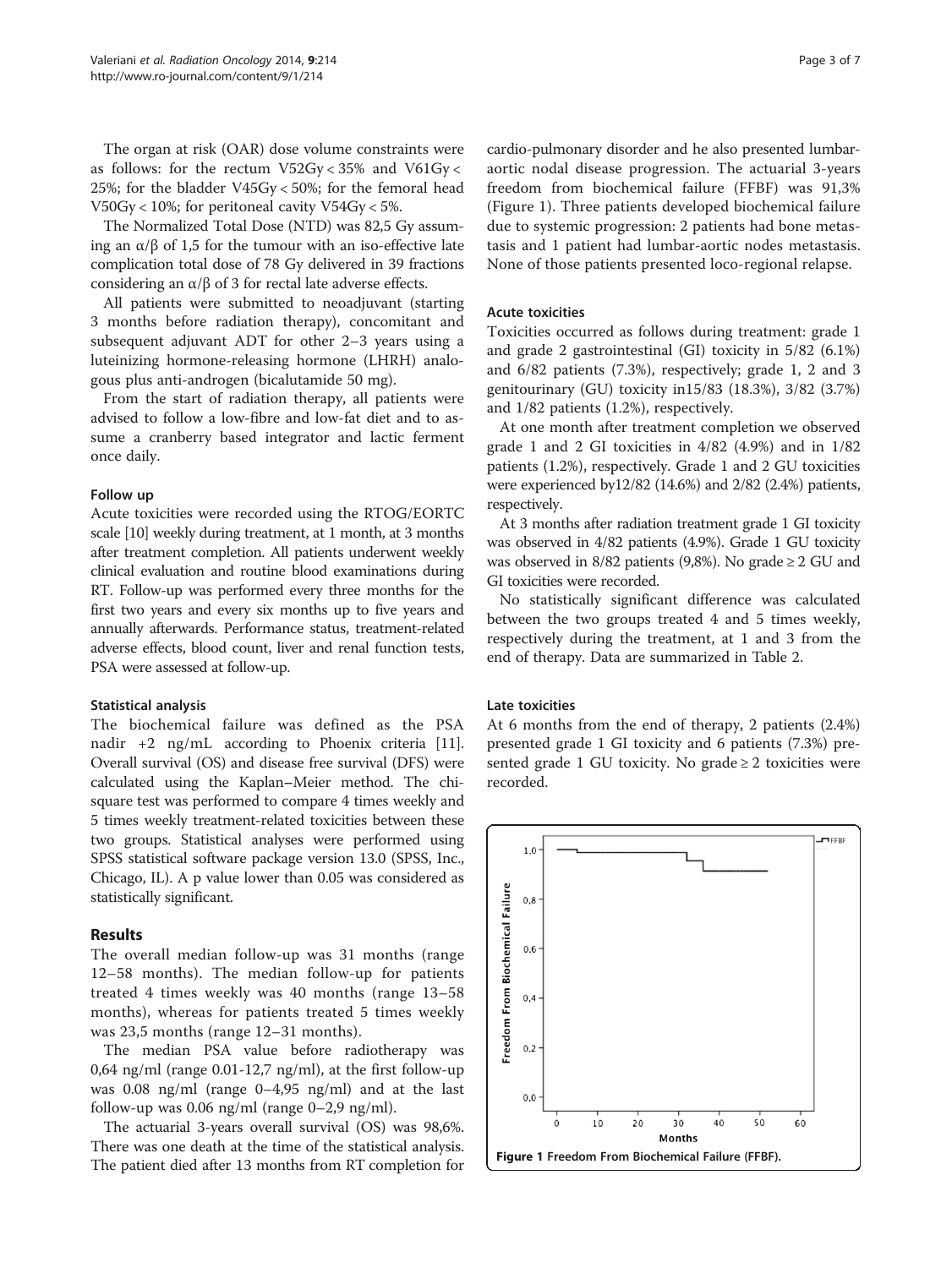| <b>Acute toxicity</b> |             | GI          |                     |             |            | GU          |                     |                |             |          |
|-----------------------|-------------|-------------|---------------------|-------------|------------|-------------|---------------------|----------------|-------------|----------|
|                       | 4 W         |             | 5 W                 |             |            | 4 W         |                     | 5 W            |             |          |
|                       | n.          | %           | n.                  | %           | $p$ value* | n.          | %                   | n.             | %           | p value* |
| during RT             |             |             |                     |             |            |             |                     |                |             |          |
| G1                    | 3/59        | 5.1         | 2/23                | 8.7         | 0.960      | 11/59       | 18,6                | 4/23           | 17.4        | 0.509    |
| $\geq$ G2             | 4/59        | 6.8         | 2/23                | 8,7         |            | 2/59        | 3.4                 | 2/23           | 8.7         |          |
| 1 months FU           |             |             |                     |             |            |             |                     |                |             |          |
| G1                    | 2/59        | 3.4         | 2/23                | 8.7         | 0.291      | 5/59        | 8.5                 | 7/23           | 30,4        | 0.134    |
| $\ge$ G2              | $\mathbf 0$ | $\mathbf 0$ | 1/23                | 4,3         |            | 1/59        | 1.7                 | 1/23           | 4.3         |          |
| 3 months FU           |             |             |                     |             |            |             |                     |                |             |          |
| G1                    | 3/59        | 5,1         | 1/23                | 4,3         | 0,692      | 4/59        | 6,8                 | 4/23           | 17,4        | 0,320    |
| $\ge$ G2              | $\mathbf 0$ | $\mathbf 0$ | $\overline{0}$      | $\mathbf 0$ |            | $\mathbb O$ | $\mathsf{O}\xspace$ | $\overline{0}$ | $\mathbf 0$ |          |
| 6 months FU           |             |             |                     |             |            |             |                     |                |             |          |
| G1                    | 1/59        | 1,7         | 1/23                | 4,3         | 0,632      | 4/59        | 6,8                 | 2/23           | 8,7         | 0,965    |
| $\ge$ G2              | $\mathbf 0$ | $\mathbf 0$ | $\mathbf 0$         | $\mathbf 0$ |            | $\mathbb O$ | $\mathsf{O}\xspace$ | $\mathbf 0$    | 0           |          |
| Last FU               |             |             |                     |             |            |             |                     |                |             |          |
| G1                    | 1/59        | 1,7         | $\mathsf{O}\xspace$ | $\mathbf 0$ | 0,582      | 1/59        | 1,7                 | 1/23           | 4,3         | 0,642    |
| $\ge$ G2              | $\circ$     | $\circ$     | $\mathbf 0$         | $\circ$     |            | $\mathbf 0$ | $\circ$             | $\circ$        | $\mathbf 0$ |          |

<span id="page-3-0"></span>Table 2 Comparison of acute GI and GU toxicities in the 4 W group vs. 5Wgroup

\*Chi-square test.

At the last follow-up, grade 1 GI and GU toxicities were observed in 1 patient (1.2%) and 2 patients (2.4%), respectively. Only 1 patient (1.2%) developed grade 2 GI toxicity No grade ≥ 3 toxicities were recorded.

No statistically significant difference was recorded between two groups treated 4 and 5 times weekly, respectively. Data are summarized in Table 2.

# **Discussion**

The lower a/b ratio of prostate cancer compared to the adjacent OAR predicts for the sparing of normal tissues when hypofractionated RT is carried out [[12\]](#page-5-0). In addition, IMRT and daily image guidance have been shown to improve biochemical disease free survival (bDFS) and reduce toxicity [\[13](#page-5-0)]. The results of the present prospective trial have shown that a concomitant SIB-IMRT- IGRT and long-term ADT are safe and well tolerated with low rates of toxicity.

Moreover, we reported low rates of acute toxicity during the treatment with grade 1 and grade 2 GI toxicity of 6.1% and 7.3%, respectively, and grade 1, 2 and 3 GU toxicity of 18.3%, 3.7% and 1.2%, respectively. At 3 months after radiation treatment only 4.9% presented grade 1 GI toxicity and 9.8% presented grade 1 GU toxicity. In the current study, we found that the overall treatment time (4 or 5 times weekly) had no impact on acute toxicity rates.

The present study reports outcome regarding biochemical control and late toxicity after a median follow-up of 31 months. The actuarial 3-years OS was 98.6%. The actuarial 3-years DFS was 91.3% (3 patients developed biochemical failure due to systemic progression: 2 patients had bone metastasis and 1 patient had lumbar-aortic nodes metastasis). None of those patients presented loco-regional relapse.

In the literature, there are several randomized controlled trials with mature follow-up addressing moderate hypofractionated radiotherapy in clinically localized prostate cancer. Arcangeli et al. [\[14\]](#page-5-0) reported the Regina Elena study, which randomized 168 patients to 80 Gy in 2-Gy fractions over 8 weeks versus 62 Gy in 3.1-Gy fractions over 4 weeks. All patients received 9 months of neoadjuvant, concurrent, and adjuvant androgen deprivation therapy. They demonstrated superior 3-year freedom from biochemical failure in the hypofractionated arm (FFBF 87% vs. 79%) after a median follow-up time of 3 years. In a recently update of the previous study, no significant difference was found in terms of FFBF, overall survival, or cause-specific survival between treatment arms, after a median follow-up of 70 months; there were also no difference in late toxicity [\[15](#page-5-0)]. The Fox Chase trial [\[16](#page-5-0)] randomized 303 men with intermediate- and high-risk prostate cancer to 76 Gy in 2-Gy fractions over 7.5 weeks versus 70.2 Gy in 2.7-Gy fractions over approximately 5 weeks, using IMRT. Median follow-up was 68.4 months. The 5-year rates of biochemical and/or clinical disease failure (BCDF) were 21.4% (95% CI, 14.8% to 28.7%) for conventional IMRT and 23.3% (95% CI, 16.4% to 31.0%) for hypofractionated IMRT. There were no statistically significant difference in late toxicity between the arms; however, in subgroup analysis, patients with compromised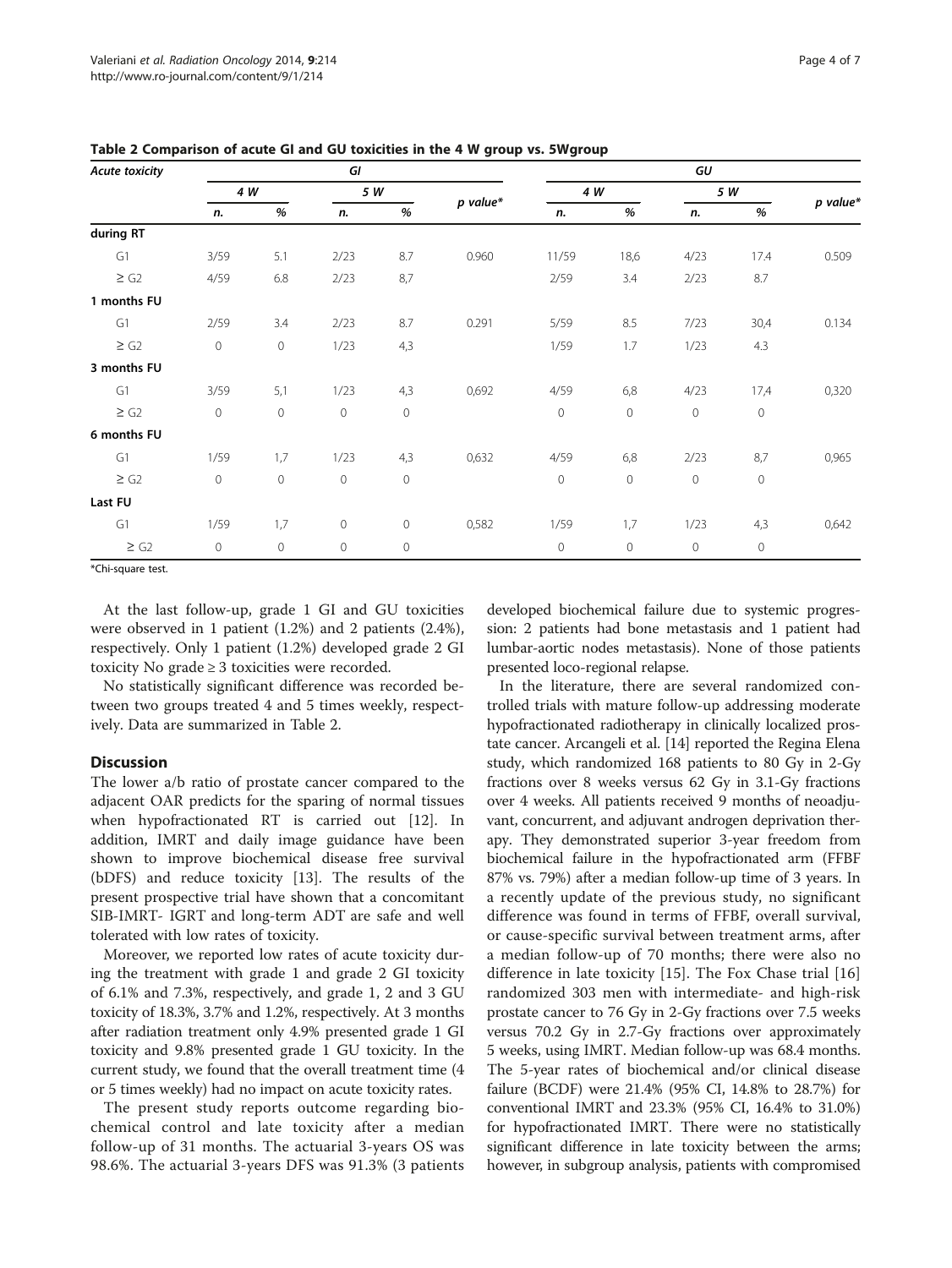urinary function before enrolment had significantly worse urinary function after hypofractionated IMRT. The MD Anderson [\[17\]](#page-5-0) randomized 204 men to 75.6 Gy in 1.8-Gy fractions over 8.5 weeks versus 72 Gy in 2.4-Gy fractions over 6 weeks. After a median follow-up of 4.7 years, no intergroup difference in 5-year FFBF (hypofractionated vs. conventional, 96% vs. 92%) has been demonstrated. There was no significant difference in toxicity, although the hypofractionated arm trended toward worse GI toxicity. Three large, multi-institutional, phase III non-inferiority studies from the MRC, RTOG, and OCOG would provide better evidence on moderate hypofractionation over the next few years.

Limited data from prospective studies reported late toxicity dose-escalation with hypofractionated RT on prostate cancer patients after longer follow-up. These studies treated the prostate, the seminal vesicles, with or without the pelvic lymph nodes.

Kupelian et al. [[18](#page-5-0)] reported 3.1% of grade 2, 1.3% of grade 3, and 0.1% of grade 4 late toxicity rates after a median 45 months of follow-up in 770 patients treated with IMRT hypofractionated schedule of 70 Gy/2.5 Gy in 28 fractions to the prostate, including or not seminal vesicles. In particular, the actuarial 5 years rates of grade  $\geq 2$  rectal late toxicity was 6% and grade  $\geq 2$  late urinary toxicity at 5 years was 7%. However, none of those patients received whole pelvic RT, and only 60% had adjuvant androgen deprivation. The role of elective radiotherapy on the pelvic nodal regions in clinically node-negative patients remains controversial [[19,20\]](#page-5-0). The RTOG 9413 [[21](#page-5-0)] trial is a four-arm study of whole-pelvis RT versus prostate-only RT associated with hormonal therapy. Patients who received whole-pelvis RT + ADT experienced grade  $\geq 2$  late GI and GU toxicity at 5 years of 15.2% and 14.9%, respectively. In our study, the rates of moderate and severe toxicity were lower compared to the previous studies.

Intensity-modulated radiation therapy is emerging as an important technique for more conformal targets of pelvic lymph nodes for higher-risk prostate cancer treatment [[10](#page-5-0)]. Limited clinical data exist on this topic. The current data suggest a reduced toxicity profile compared to conventional and 3D whole pelvic techniques [[22,23](#page-5-0)]. In a study by Zelefsky et al. [\[24\]](#page-5-0), the 3-year actuarial incidence of late Grade  $\geq 2$  GI toxicity in patients treated up to 81 Gy with IMRT was 2% compared with 14% in those treated with 3D-CRT and the same dose. The 3-year bNED rate was similar in patients treated with both techniques and varied from 92% for favourable and 81% for unfavourable risk groups. McCammon et al. [\[25\]](#page-5-0) retrospectively analysed patients underwent pelvic IMRT (50.4 Gy at 1.8 Gy/fraction) and concomitant boost (70 Gy at 2.5 Gy/fraction) + ADT. Late Grade 2, grade 3 and grade 4 GI toxicities (proctitis) were observed in 6.7%, 3.3%, and 3.3%, respectively, after 24 months of median follow-up. Late grade 2 GU toxicity (urinary frequency/urgency) was observed in 10% of the patients; no grade  $\geq 3$ was reported.

In the present study the overall median follow up was 31 months. At 6 months after the end of RT 2.4% of the patients presented grade 1 GI toxicity and 7.3% grade 1 GU toxicity. No grade  $\geq 2$  toxicity was recorded. At last follow-up 1.2% of the patients presented grade 1 GI toxicity, 1.2% of the patients had grade 2 GI toxicity, and 2.4% of the patients had grade with 1 GU toxicity. No grade ≥ 3 toxicity was recorded. No significant difference was recorded between the two groups treated 4 times weekly and 5 times weekly. Compared to our study, Quon et al. [\[26](#page-5-0)] reported higher rates of acute and late toxicities in patients with high-risk prostate cancer treated using IMRT-SIB without IGRT and a total dose of 45 Gy  $(1.8 \text{ Gy/fraction})$  to the pelvic lymph nodes + concomitant boost of 22.5 Gy (2.7 Gy/fraction) to the prostate. A recent study by Zelefsky et al. [[27\]](#page-6-0) reported improved biochemical relapse-free survival in patients treated with daily IGRT compared to patients treated without IGRT. The lower toxicity rates achieved in our study are likely a result of the advantage of IMRT combined to IGRT.

In our study, we treated 59 patients with four times weekly radiotherapy considering the hypothesis of Fowler et al. [[28](#page-6-0)] to maintain BED10 value  $\leq 60$  Gy. This value was calculated using the time-adjusted BED

formula 
$$
BED = nd \left( 1 = \frac{d}{\alpha/\beta} \right) - \frac{\log e^2}{\alpha T p} (T - Tk).
$$

Based on simple linear quadratic (LQ) model including cell proliferation [\[29](#page-6-0)]. Specifically, the overall treatment time was represented by T, with the first day designated Day 0. The parameters were selected with a comprehensive review of clinical results from several dozen published schedules used for head and neck cancer treatment [[30](#page-6-0)]. They included  $\alpha/\beta = 10$  Gy;  $\alpha = 0.35$  Gy<sup>-1</sup>; an onset time for repopulation in human oral mucosa of  $T_k = 7$  days [[31](#page-6-0)]; and an average doubling time of  $T_p = 2.5$  days thereafter. Although this formula is likely simple containing only two repopulation rates, zero and  $T_p$ , it has served well in comparing tumor BEDs in the head and neck schedules studied [\[5](#page-5-0)].

The purpose of this schedule is to moderately reduce the overall treatment time, in order to maintain acceptable acute toxicity rates. Based on the low rate of toxicity reported in the first 59 patients we decided to reduce the total treatment time up to 33 days and, then, the last 23 patients received five fractions per week, with no calculated difference in terms of observed toxicity rates between the two groups on the statistical analysis. Regard to the postulation of Fowler the reported low rate of toxicity also in patients treated in 33 days may be explained by the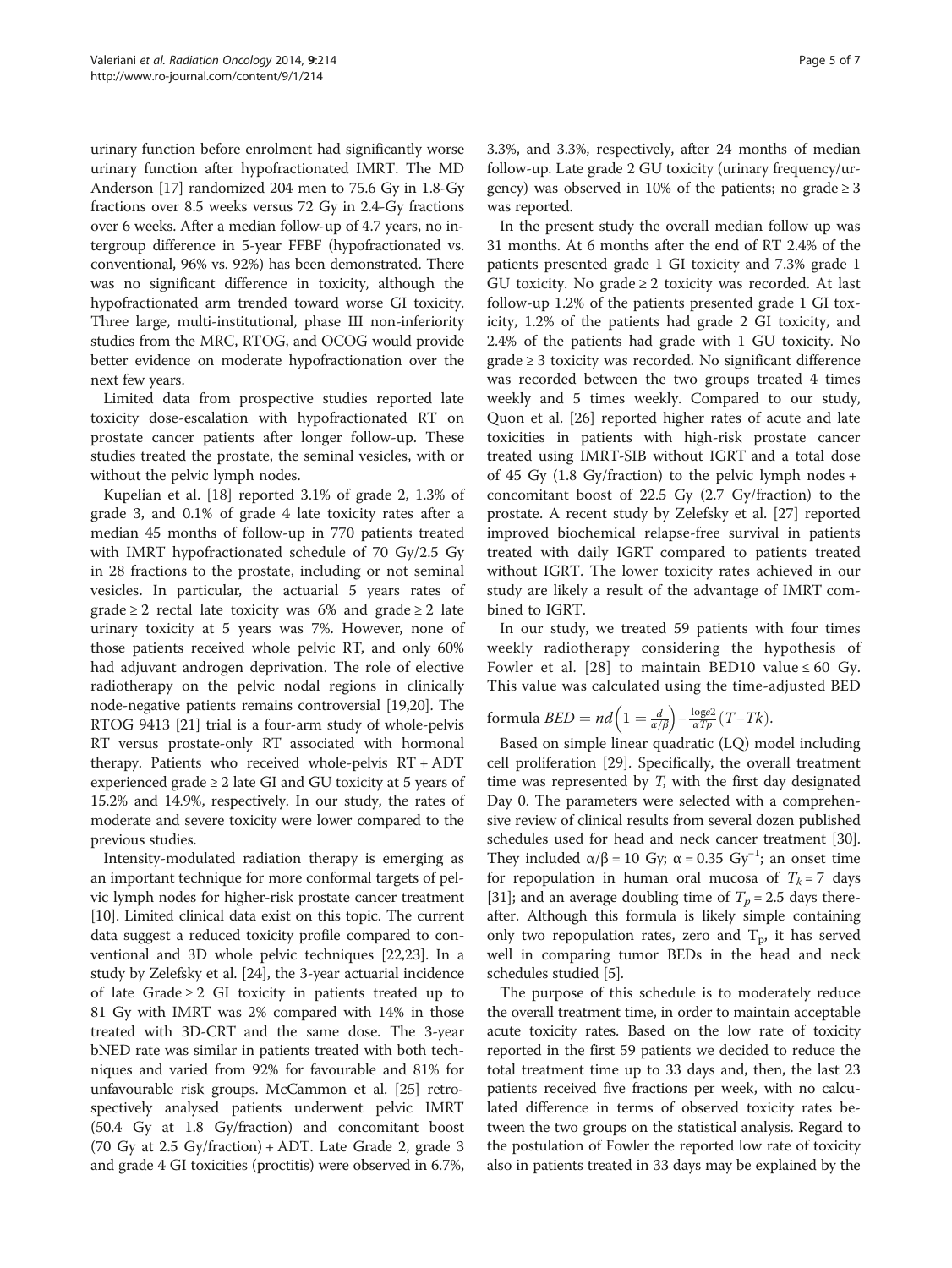<span id="page-5-0"></span>use of IMRT combined to IGRT and reduced margin (5 mm) from CTV to PTV. Our study also presented limits as the relatively short follow-up time.

# Conclusions

Our study demonstrated that hypofractionated radiotherapy using modern technique is efficient and safe. Good outcome in terms of survival and low toxicity rates were observed. The reduction of overall treatment time does no increase toxicity rates. Longer follow-up is necessary to confirm these data. Further studies with longer follow-up are needed to better define outcomes and late toxicity rates after hypofractionated radiotherapy in high-risk prostate cancer patients.

#### Competing interests

The authors declare that there have no competing interests regarding the publication of this article.

#### Authors' contributions

MV and AC participated in design and coordination of study. MV, AC, participated in data acquisition and contributed to the statistical analysis. MFO, VDS, LA contributed to interpretation of data. MV and AC drafted the article. LA and RME critically reviewed/revised the article. All authors read and approved the final manuscript.

#### Acknowledgments

The authors would like to acknowledge the contribution of the Departments of Radiotherapy, Sant'Andrea Hospital, Rome.

#### Received: 26 May 2014 Accepted: 15 September 2014 Published: 26 September 2014

#### References

- Bolla M, Collette L, Blank L, Warde P, Dubois JB, Mirimanoff RO, Storme G, Bernier J, Kuten A, Sternberg C, Mattelaer J, Lopez Torecilla J, Pfeffer JR, Lino Cutajar C, Zurlo A, Pierart M: Long-term results with immediate androgen suppression and external irradiation in patients with locally advanced prostate cancer (an EORTC study): a phase III randomised trial. Lancet 2002, 360:103–106.
- 2. Lawton CA, Winter K, Murray K, Machtay M, Mesic JB, Hanks GE, Coughlin CT, Pilepich MV: Updated results of the phase III Radiation Therapy Oncology Group (RTOG) trial 85–31 evaluating the potential benefit of androgen suppression following standard radiation therapy for unfavorable prognosis carcinoma of the prostate. Int J Radiat Oncol Biol Phys 2001, 49:937–946.
- 3. Fonteyne V, Villeirs G, Lumen N, De Meerleer G: Urinary toxicity after high dose intensity modulated radiotherapy as primary therapy for prostate cancer. Radiother Oncol 2009, 92:42–47.
- 4. Fowler JF, Ritter MA, Chappell RJ, Brenner DJ: What hypofractionated protocols should be tested for prostate cancer? Int J Radiat Oncol Biol Phys 2003, 56:1093-1104.
- 5. Dubray BM, Thames HD: Chronic radiation damage in the rat rectum: an analysis of the influences of fractionation, time and volume. Radiother Oncol 1994, 33:41–47.
- 6. Brenner DJ: Fractionation and late rectal toxicity. Int J Radiat Oncol Biol Phys 2004, 60:1013-1015.
- 7. Kal H, van Gellekom MP: How low is the  $\alpha/\beta$  ratio for prostate cancer? Int J Radiat Oncol Biol Phys 2003, 57:1116–1121.
- 8. Lawton CA, DeSilvio M, Roach M III, Uhl V, Kirsch R, Seider M, Rotman M, Jones C, Asbell S, Valicenti R, Hahn S, Thomas CR Jr: An update of the phase III trial comparing whole pelvic to prostate only radiotherapy and neoadjuvant to adjuvant total androgen suppression: updated analysis of RTOG 94–13, with emphasis on unexpected hormone/radiation interactions. Int J Radiat Oncol Biol Phys 2007, 69:646–655.
- 9. Valeriani M, Carnevale A, Osti M, Minniti G, De Sanctis V, Agolli L, Bracci S, Enrici RM: Hypofractionated intensity-modulated simultaneous integrated

boost and image-guided radiotherapy in the treatment of high-risk prostate cancer patients: a preliminary report on acute toxicity. Tumori 2013, 99:474–479.

- 10. Cox JD, Stetz J, Pajak TF: Toxicity criteria of the Radiation Therapy Oncology Group (RTOG) and the European Organization for Research and Treatment of Cancer (EORTC). Int J Radiat Oncol Biol Phys 1995, 31:1341–1346.
- 11. Roach M III, Hanks G, Thames H Jr, Schellhammer P, Shipley WU, Sokol GH, Sandler H: Defining biochemical failure following radiotherapy with or without hormonal therapy in men with clinically localized prostate cancer. Recommendations of the RTOG-ASTRO Phoenix consensus conference. Int J Radiat Oncol Biol Phys 2006, 65:965–974.
- 12. Cabrera AR, Lee WR: Hypofractionation for clinically localized prostate cancer. Semin Radiat Oncol 2013, 23:191–197.
- 13. Zelefsky MJ, Levin EJ, Hunt M, Yamada Y, Shippy AM, Jackson A, Amols HI: Incidence of late rectal and urinary toxicities after three-dimensional conformal radiotherapy and intensity-modulated radiotherapy for localized prostate cancer. Int J Radiat Oncol Biol Phys 2008, 70:1124–1129.
- 14. Arcangeli G, Saracino B, Gomellini S, Petrongari MG, Arcangeli S, Sentinelli S, Marzi S, Landoni V, Fowler J, Strigari L: A prospective phase III randomized trial of hypofractionation versus conventional fractionation in patients with high-risk prostate cancer. Int J Radiat Oncol Biol Phys 2010, 78:11-18.
- 15. Arcangeli S, Strigari L, Gomellini S, Saracino B, Petrongari MG, Pinnarò P, Pinzi V, Arcangeli G: Updated results and patterns of failure in a randomized hypofractionation trial for high-risk prostate cancer. Int J Radiat Oncol Biol Phys 2012, 84:1172–1178.
- 16. Pollack A, Walker G, Horwitz EM, Price R, Feigenberg S, Konski AA, Stoyanova R, Movsasa B, Greenberg RE, Uzzo RG, Ma C, Buyyounouski MK: Randomized trial of hypofractionated external-beam radiotherapy for prostate cancer. J Clin Oncol 2013, 31:3860–3868.
- 17. Kuban DA, Nogueras-Gonzalez GM, Hamblin L, Lee AK, Choi S, Frank SJ, Nguyen QN, Hoffman KE, McGuire SE, Munsell MF: Preliminary report of a randomized dose escalation trial for prostate cancer using hypofractionation. Int J Radiat Oncol Biol Phys 2010, 78:S58-S59
- 18. Kupelian PA, Willoughby TR, Reddy CA, Klein EA, Mahadevan A: Hypofractionated intensity-modulated radiotherapy (70 Gy at 2.5 Gy per fraction) for localized prostate cancer: Cleveland Clinic experience. Int J Radiat Oncol Biol Phys 2007, 68:1424–1430.
- 19. Nguyen PL, D'Amico AV: Targeting pelvic lymph nodes in men with intermediate- and high-risk prostate cancer despite two negative randomized trials. J Clin Oncol 2008, 26:2055–2056.
- 20. Morikawa LK, Roach M: Pelvic nodal radiotherapy in patients with unfavorable intermediate and high-risk prostate cancer: evidence, rationale, and future directions. Int J Radiat Oncol Biol Phys 2011, 80:6-16.
- 21. Roach M III, DeSilvio M, Lawton C, Uhl V, Machtay M, Seider MJ, Rotman M, Jones C, Asbell SO, Valicenti RK, Han S, Thomas CR Jr, Shipley WS, Radiation Therapy Oncology Group 9413: Phase III trial com- paring whole-pelvic versus prostate-only radiotherapy and neo-adjuvant versus adjuvant combined androgen suppression: radiation therapy oncology group 9413. J Clin Oncol 2003, 21:1904-1911.
- 22. Sanguineti G, Endres EJ, Parker BC, Bicquart C, Little M, Chen G, Berilgen J: Acute toxicity of whole-pelvis IMRT in 87 patients with localized prostate cancer. Acta Oncol 2008, 47:301–310.
- 23. Su AW, Jani AB: Chronic genitourinary and gastrointestinal toxicity of prostate cancer patients undergoing pelvic radiotherapy with intensity-modulated versus 4-field technique. Am J Clin Oncol 2007, 30:215–219.
- 24. Zelefsky MJ, Fuks Z, Hunt M, Yamada Y, Marion C, Ling CC, Amols H, Venkatraman ES, Leibel SA: High-dose intensity mod- ulated radiation therapy for prostate cancer: Early toxicity and biochemical outcome in 772 patients. Int J Radiat Oncol Biol Phys 2002, 53:1111-1116.
- 25. McCammon R, Rusthoven KE, Kavanagh B, Newell S, Newman F, Raben D: Toxicity assessment of pelvic intensity-modulated radiotherapy with hypofractionated simultaneous integrated boost to prostate for intermediate- and high-risk prostate cancer. Int J Radiat Oncol Biol Phys 2009, 75:413–420.
- 26. Quon H, Cheung P, Loblaw D, Morton G, Pang G, Szumacher E, Danjoux C, Choo R, Thomas G, Kiss A, Mamedov A, Deabreu A: Hypofractionated concomitant intensity-modulated radiotherapy boost for high-risk prostate cancer: late toxicity. Int J Radiat Oncol Biol Phys 2012, 82:898–905.